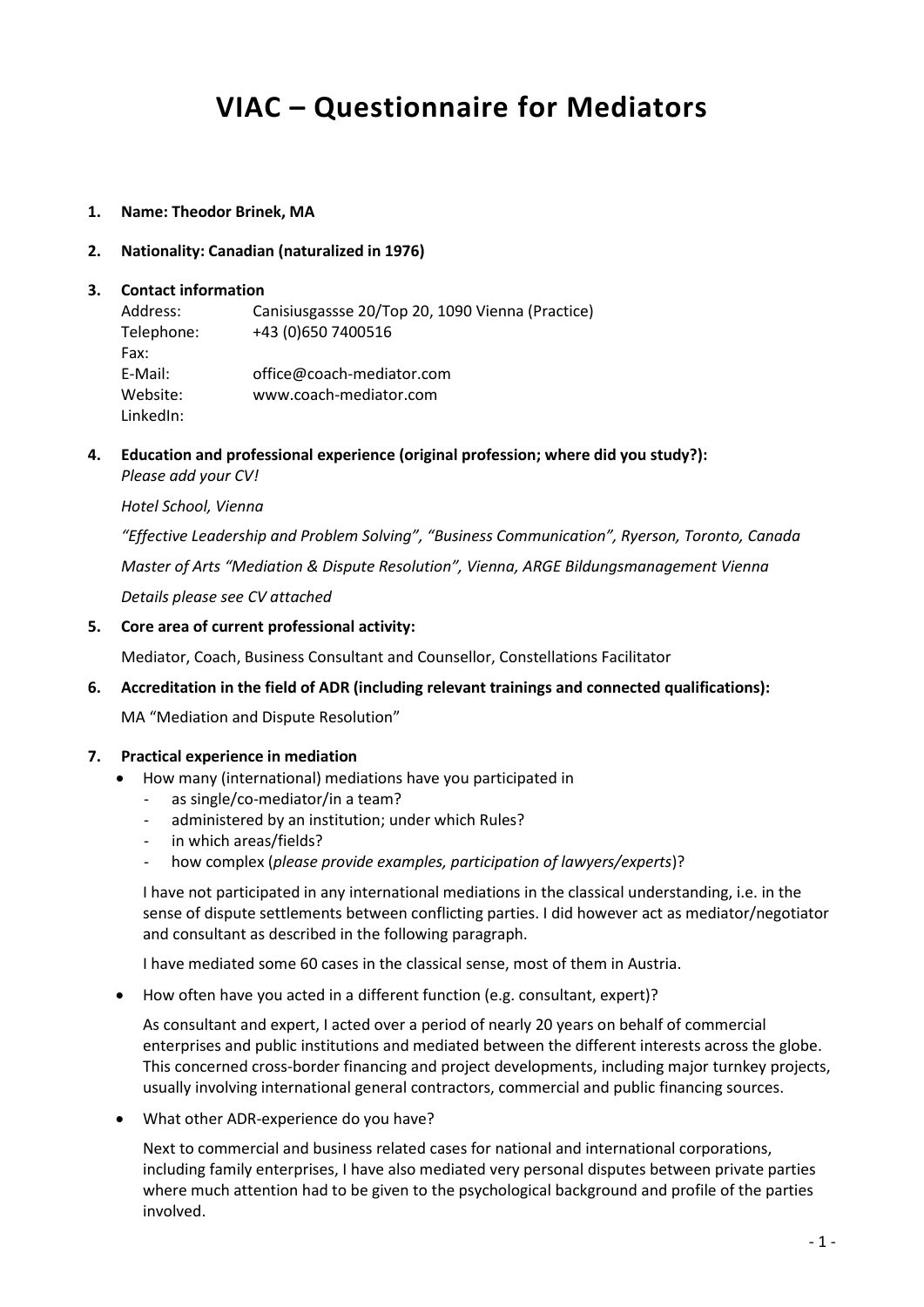# **8. Languages (including levels)**

# Mother tongue: German

Working languages (i.e. languages in which you have both a spoken and written command so that you may conduct mediation proceedings in this language):

German and English fluently

Basic knowledge:

I have reasonable knowledge of French

Basic knowledge (in decreasing order of competence) of Spanish, Italian and Portuguese (Brasil)

# **9. Style of mediation**

*Where do you see yourself? Please tick box as appropriate or indicate your preferred style.*



## **INTERACTION DIMENSION**

*©* Alexander, Nadja (2011) "The Mediation Meta-Model - the realities of mediation practice," *ADR Bulletin*: Vol. 12: No. 6, Article 5. Available at[: http://epublications.bond.edu.au/adr/vol12/iss6/5;](http://epublications.bond.edu.au/adr/vol12/iss6/5) *see also here for a detailed description of the 6 mediation styles.*

# **9. Please describe aspects of your personality which could be interesting to clients you are going to mediate; what would former clients emphasize in your work?**

Seniority, I am able to gain trust rather quickly from all parties/participants, I have a sense of humor and use it

# **10. Publications and other activities in ADR related matters (e.g. training sessions, seminars, conferences, articles and others):**

Publications please refer to enclosed list.

## *Seminars*

- Conflict management at the workplace
- Mediation for everyday use
- Methods of systemic constellations tools in the service of mediation
- Methods of systemic constellations complementary management tools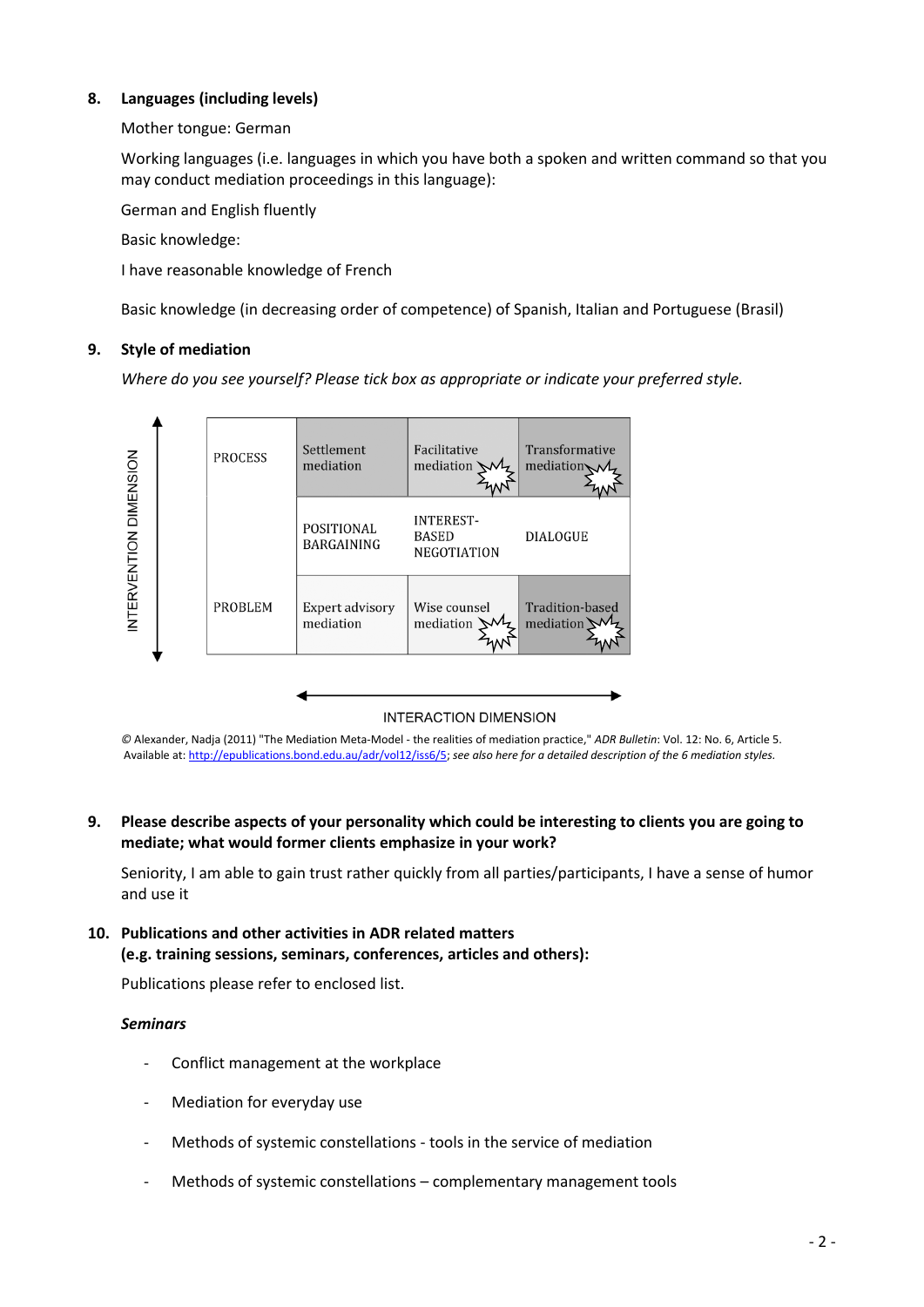# *Conferences*

- Presentation on the subject of Mediation by invitation of Deutscher Anwaltverein to the conference of Europäischer Handels- und Gesellschaftsrechtstag, Germany, France, Austria and Switzerland, "Legal spects concerning family enterprises", Munich 2015.

# **11. Memberships in mediation institutions / functions in mediation institutions/organizations:**

- **öbm Österreichischer Bundesverband für Mediation** (Austrian Federal Society for Mediation)
- **Experts Group Wirtschaftsmediation** (Experts Group Business Mediation)

#### **12. Special expertise or specializations (***please list a maximum of three***) in your ADR-practice:**

- Systemic training
- Practical experience in dealing with different business cultures (i.e. Asian, Latin American, North America, various European, …)

## **13. Soft Skills (e.g. intercultural competences):**

- Intercultural competence
- Empathy
- Patience
- Broad range of life experiences and some knowledge different business practices and legal systems

#### **14. How do you ensure your professional quality (e.g. coaching, practice supervision, etc?**

- Continuing training by attending several seminars every year
- Regular exchange with professional colleagues

## **15. Date of birth: 31 July 1948**

I have completed this questionnaire to the above to the best of my knowledge and believe it is accurate. I understand that the above information will be used for VIAC's internal use and may be given to interested persons or may be published on VIAC's website.

Date and signature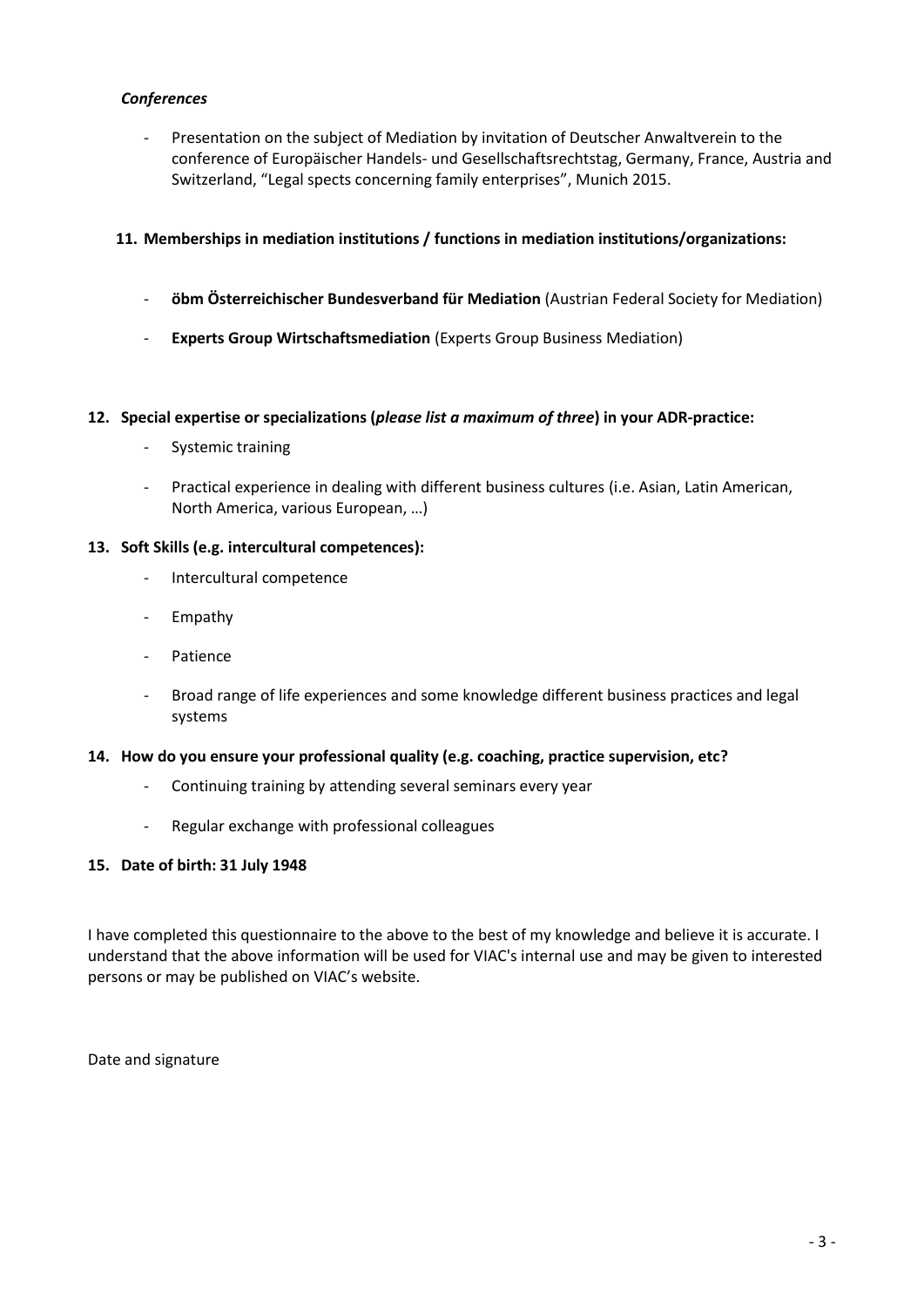# **CURRICULUM VITAE**



# **I. Personal Data:**

| Name                                           | Theodor Brinek M.A.                                                                                                                                                                   |
|------------------------------------------------|---------------------------------------------------------------------------------------------------------------------------------------------------------------------------------------|
| Address (Practice)                             | Canisiusgasse 20/20<br>A-1090 Vienna                                                                                                                                                  |
| Telephone<br><b>EMail</b><br>Web               | +43-650-7400516<br>office@coach-mediator.com<br>www.coach-mediator.com                                                                                                                |
| Place of Birth<br>Date of Birth<br>Nationality | St. Pölten, Austria<br>31 July 1948<br>Kanada (since1976)                                                                                                                             |
| II. Education                                  |                                                                                                                                                                                       |
| $1958 - 1964$<br>$1964 - 1967$                 | High-School (Jesuit College Kalksburg-Vienna)<br><b>Hotelschool Vienna</b>                                                                                                            |
| 1971 und 1972                                  | "Effective Leadership and Problem Solving" und<br>"Bussiness Communication" at Ryerson Polytechnical<br>Institute in Toronto, Canada                                                  |
| $2002 - 2003$                                  | <b>Systemic Family and Business Constellations</b>                                                                                                                                    |
| $2006 - 2007$                                  | "Mediation & Dispute Resolution"- Diploma                                                                                                                                             |
| $2007 - 2008$                                  | MA "Mediation & Dispute Resolution"                                                                                                                                                   |
| 2008                                           | Business Consultant and Counsellor (License from<br>Austrian Chamber of Commerce)                                                                                                     |
| III. Languages                                 | German and English fluent, special knowledge of<br><b>Business and Legal Language</b><br>French<br>Spanisch limited conversation and reading<br>Italienisch und Portugiesisch - Basic |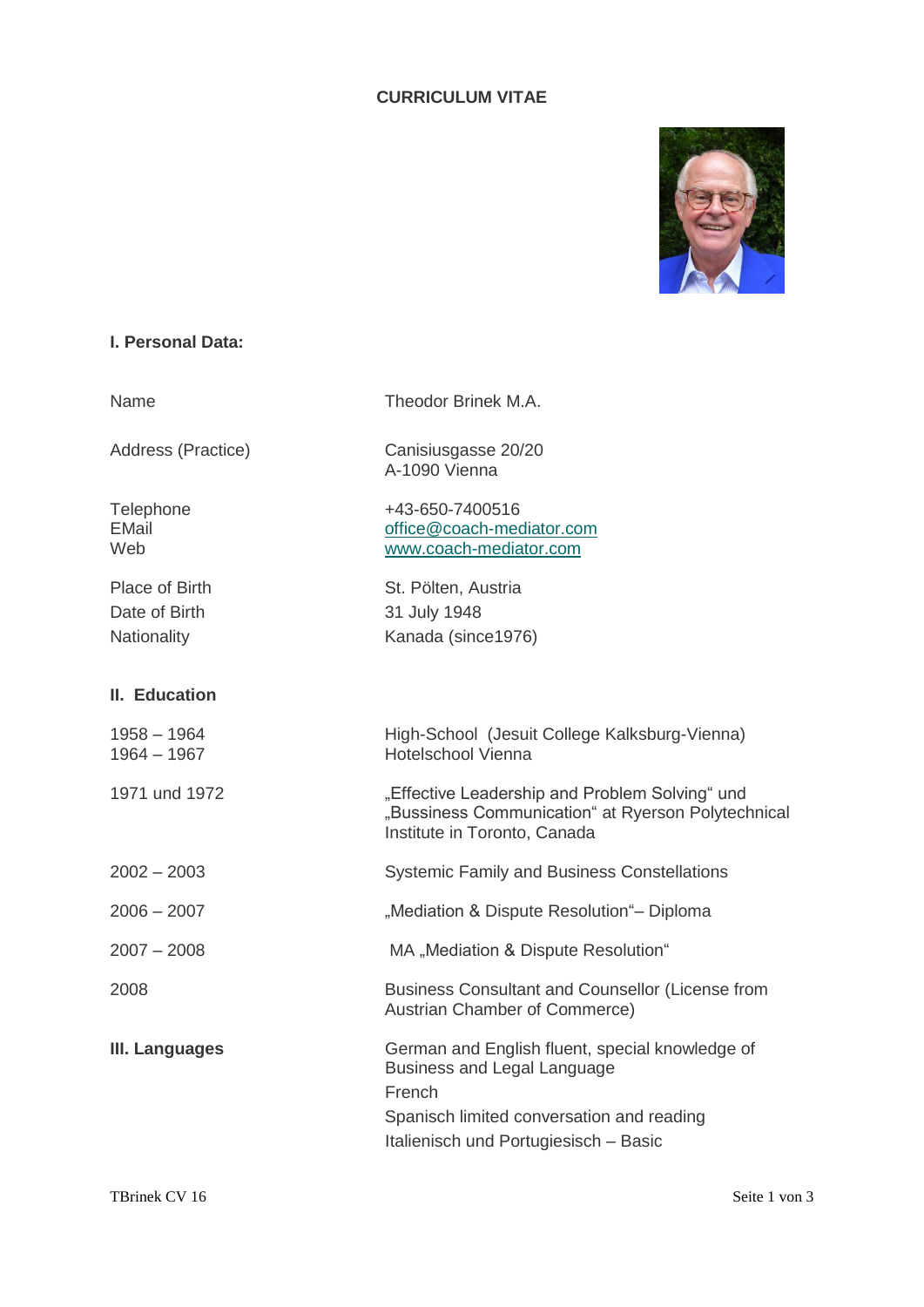# **IV. Professional History**

# **Independent activities in …**

| <b>Toronto</b>    |                                                                                                                                                                                      |
|-------------------|--------------------------------------------------------------------------------------------------------------------------------------------------------------------------------------|
| 1973              | Founder of a consulting company specializing in the<br>hotel- and tourism industries with Canada's first and only<br>industry-specific personnel recruitment company.                |
| 1974              | sold my 50% interests in the consulting firm                                                                                                                                         |
| 1974-1983         | Independent investor and investment broker<br>(mainly in properties and commodities)                                                                                                 |
|                   | Project financing, Venture capital, acquisitions                                                                                                                                     |
| <b>Zürich</b>     |                                                                                                                                                                                      |
| 1983 - 1988       | opened additional office in Zürich                                                                                                                                                   |
| 1985              | Closed office in Toronto                                                                                                                                                             |
|                   | Financial consultant on development and financing of<br>turnkey projects incl. negotiations with international<br>general contractors, supplier's credit and credit risk<br>insurers |
| London            |                                                                                                                                                                                      |
| $1988 - 1992$     | Same activities as in Switzerland and Canada                                                                                                                                         |
| <b>Austria</b>    |                                                                                                                                                                                      |
| 1992              | Move to Vienna<br>Project financing and development                                                                                                                                  |
| <b>Since 2002</b> | <b>Independent Coach</b>                                                                                                                                                             |
| <b>Since 2007</b> | Mediator, Coach, Constellations Facilitator, Business<br>Consultant and Counsellor own practice in Vienna                                                                            |
| <b>Since 2013</b> | Anerkannter Systemaufsteller (DGfS) der Deutschen<br>Gesellschaft für Systemaufstellungen                                                                                            |
|                   | ----------------                                                                                                                                                                     |
| <b>Employment</b> |                                                                                                                                                                                      |
| 1967 to 1970      | Employment with hotels and restaurants in Guernsey,<br>Austria, Spain, Switzerland and Germany                                                                                       |
| TBrinek CV 16     | Seite 2 von 3                                                                                                                                                                        |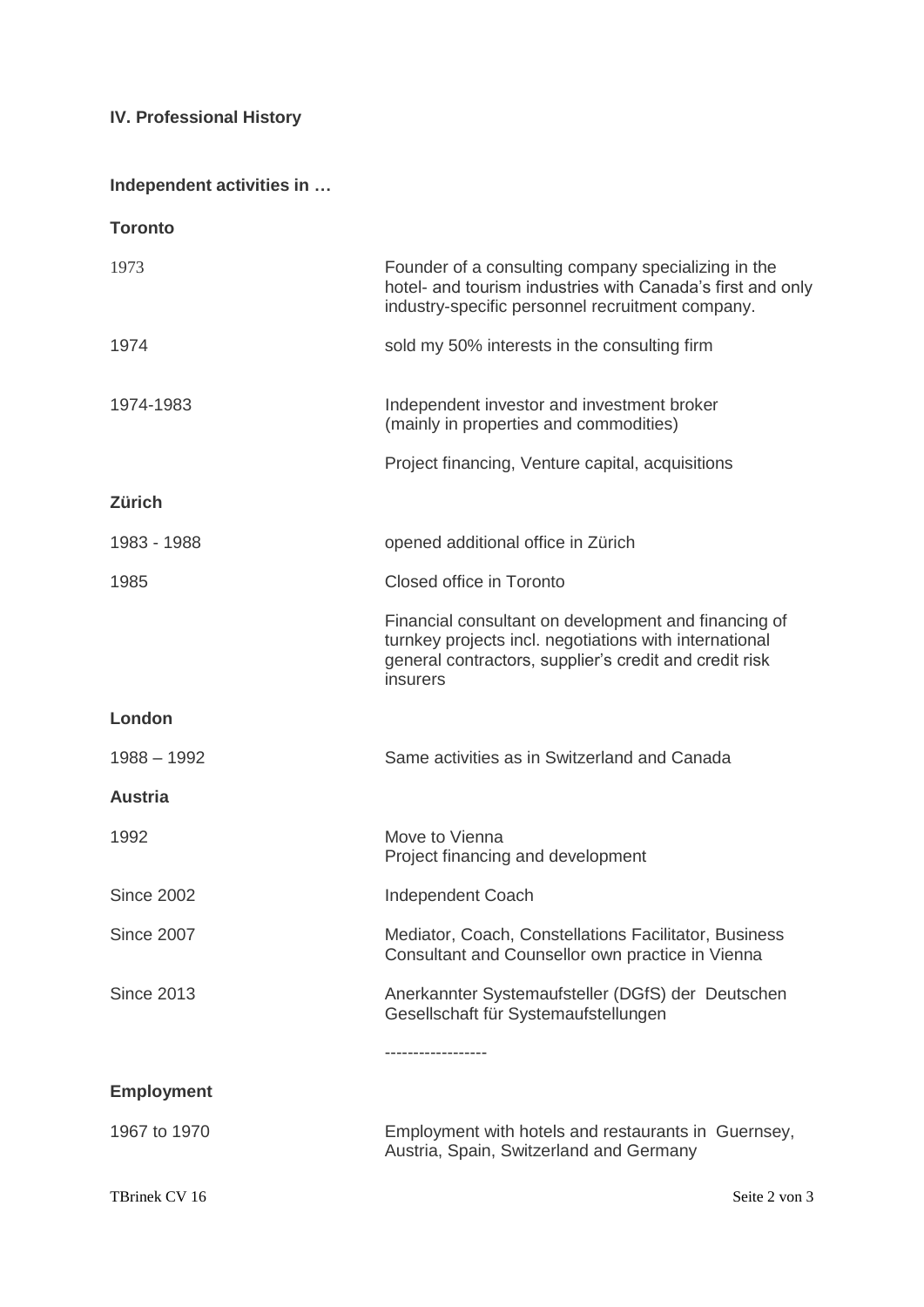| 1970                   | <b>Emigration to Canada</b>                                                                                                                                                                                                                                                                                                                                                                                                                                                                                                                                                                                                                                                                                                                                                                                                                                                                                                                                                                                                                                                                                                                                          |
|------------------------|----------------------------------------------------------------------------------------------------------------------------------------------------------------------------------------------------------------------------------------------------------------------------------------------------------------------------------------------------------------------------------------------------------------------------------------------------------------------------------------------------------------------------------------------------------------------------------------------------------------------------------------------------------------------------------------------------------------------------------------------------------------------------------------------------------------------------------------------------------------------------------------------------------------------------------------------------------------------------------------------------------------------------------------------------------------------------------------------------------------------------------------------------------------------|
| 1970 bis 1973          | Food & Beverage Controller and Purchasing Agent at<br>(5*) Constellation Hotel, Toronto.                                                                                                                                                                                                                                                                                                                                                                                                                                                                                                                                                                                                                                                                                                                                                                                                                                                                                                                                                                                                                                                                             |
|                        | Manager of Grand Hosts Catering Ltd                                                                                                                                                                                                                                                                                                                                                                                                                                                                                                                                                                                                                                                                                                                                                                                                                                                                                                                                                                                                                                                                                                                                  |
|                        | Assistant Manager at Guild Inn (4* Hotel) in Toronto with<br>main responsibility fort he F&B Department                                                                                                                                                                                                                                                                                                                                                                                                                                                                                                                                                                                                                                                                                                                                                                                                                                                                                                                                                                                                                                                              |
| 1971/72/73             | Secondary professional activity as lector (hotel subjects)<br>at Ryerson Polytechnical Institute (today Ryerson<br>University) and Centennial College, both in Toronto.                                                                                                                                                                                                                                                                                                                                                                                                                                                                                                                                                                                                                                                                                                                                                                                                                                                                                                                                                                                              |
| <b>V. Publications</b> | "Nationalitätenübergreifende Mediation in Malta" in<br>Mediation - Instrument der Konfliktregelung und<br>Dienstleitung (2008) Mehta, G., Rückert, K. (Hg)<br>"Kreatives Konfliktmanagement im Gesundheits- und<br>Krankenpflegebereich" (2010), Springer-Verlag/Wlen<br>"Familienunternehmen und Mobbing" (2008) in<br>Mediation and Law (Moskau)<br>"52 anni di mediazione interculturale", (2009), Direzione<br>del personale, Mailand<br>"Interkulturelles Konfliktmanagement im Pflegebereich",<br>(2010), Prodos Verlag, BRD-Brake<br>"Burn-out: Na und!", (2011), personal manager,<br>Mannheim<br>"Burn-out, e allora?", (2011), Direzione del personale,<br>Mailand<br>"Systemische Aufstellung im Dienste der Mediation"<br>(2012) Wirtschaftsmediation zum Nachlesen WKO<br>"Rosenkrieg aufgestellt" (2014) mediation aktuel,<br>Magazin des Österreichischen Bundesverbands für<br>Mediation<br>"Ein Spiegelei lässt sich nicht in ein rohes Ei<br>zurückverwandeln" - Systemaufstellung als<br>Interventionsmethode in der Mediation (2015) praxis der<br>systemaufstellung, Fachzeitschrift der DGfS Deutschen<br>Gesellschaft für Systemaufstellungen |
| <b>VI. Memberships</b> | ÖBM Österreichischer Bundesverband für Mediation<br><b>Experts Group Wirtschaftsmediation (Experts Group</b><br><b>Business Mediation</b><br>Deutschen Gesellschaft für Systemaufstellungen DGfS<br>(German Association for Systemic Constellations DGfS)<br>Altkalksburger Vereinigung AKV (Alumni Club)<br>Ambassador Club Wien-Astoria<br>Austrian-Canadian Society                                                                                                                                                                                                                                                                                                                                                                                                                                                                                                                                                                                                                                                                                                                                                                                               |